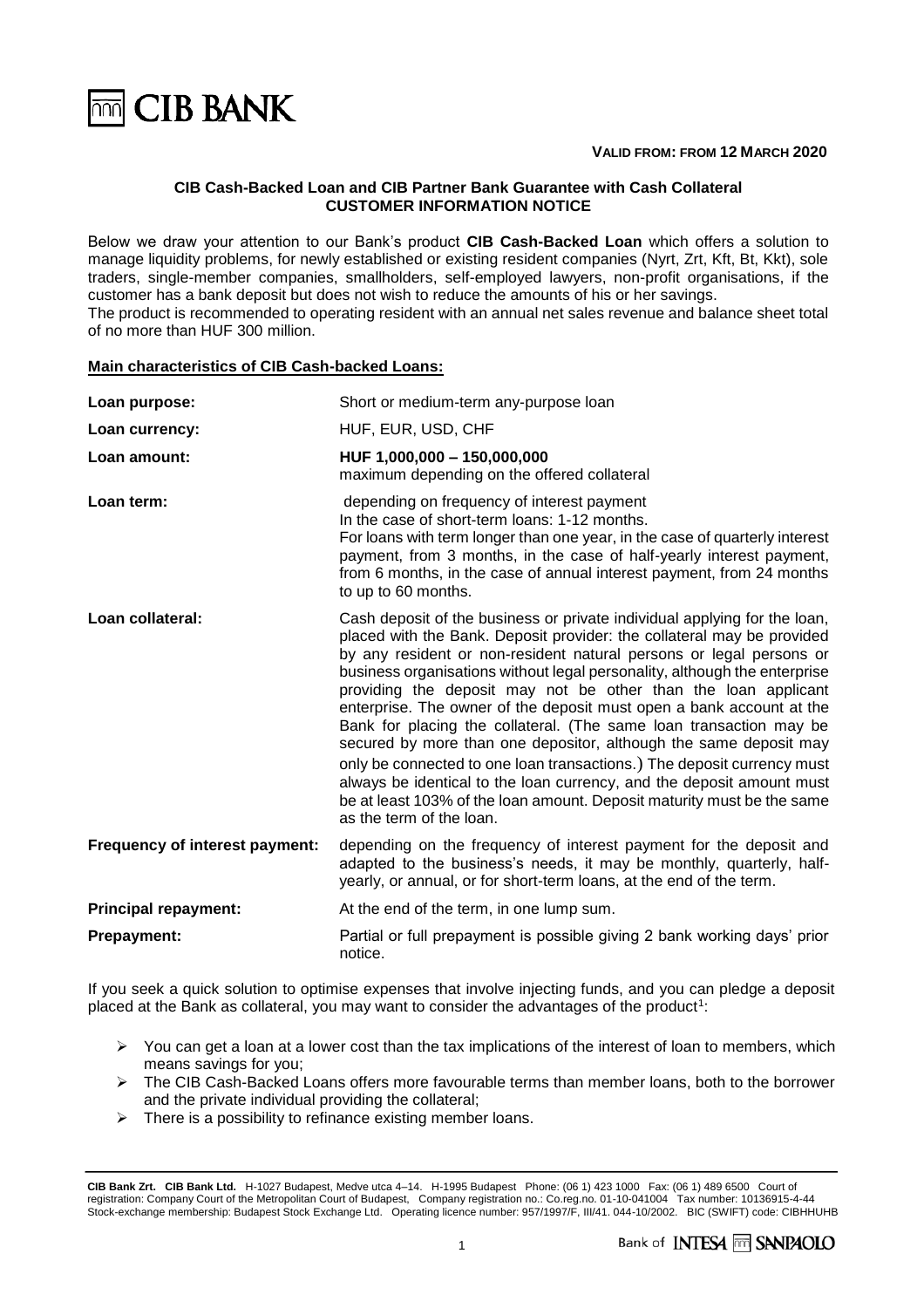

# **Conditions applicable to the borrower:**

- ➢ Not subject to bankruptcy, liquidation or final settlement proceedings, and no foreclosure proceeding has been launched against it; tax number is not suspended or cancelled;
- $\triangleright$  No ongoing lawsuit filing is indicated in the company registration certificate of the applicant;
- ➢ The customer's loans at CIB Bank have not been rescheduled two or more times in the past 12 months.
- $\triangleright$  There must be no transfer orders of authorities enforced against the company's bank account held at CIB Bank;
- $\triangleright$  In the past 12 months, there have been no official transfer orders against the customer's account kept at CIB that were not fulfilled or were only partially fulfilled for more than 35 days, and no such orders are currently outstanding;
- ➢ Not listed in the CCIS with negative information;

### **To apply, you need to submit the following documents to the bank branch that manages the account:**

- ➢ Fully completed **Application Form** appropriate for the requested type of credit facility, signed by the company and by the guarantors;
- ➢ Annual **financial statements** for 1 full closed year or returns for personal income tax (SZJA)/simplified business tax (EVA)/itemised small-taxpayer tax (KATA) for 2 years (in the case of 1 year closed, for 1 year); in the case of start-ups, the opening balance sheet.
- ➢ The **latest memorandum of association**, deed of establishment consolidated with amendments (and any amendments thereto, unless consolidated with the base contract, and members' resolution, if these documents require this for any borrowing).
- ➢ In the case of refinancing member loans: **trial balance**

<sup>1</sup>Taxation information relating to this offer does not constitute tax advice or an official interpretation of applicable laws. It is always the customer's responsibility to appropriately interpret and apply the provisions of tax laws. The actual tax liabilities of customers and the tax implications of the relevant products and services are always influenced by the individual circumstances of the case; therefore in each case the tax implications can be assessed exactly only based on an individual examination; for this purpose, please contact a tax expert.

The Bank provides favourable terms also for managing bank guarantees and suretyship, for which we recommend our product **CIB Partner Bank Guarantee with Cash Collateral**:

### **Main characteristics of CIB Partner Bank Guarantee with Cash Collateral:**

| <b>Product purpose:</b>                                           | Cash-backed bank guarantee |
|-------------------------------------------------------------------|----------------------------|
| Currency:                                                         | HUF, EUR, USD, CHF         |
| Amount of bank guarantee:                                         | max. HUF 150,000,000       |
| Term:                                                             | max. 5 years               |
| Collateral for the bank guarantee: Cash security placed as a depe |                            |

osit with the Bank: Cash or bank account receivables pledged as collateral, deposited in a blocked account before the time of the risk assumption. In the case of a foreign-currency deposit,

**CIB Bank Zrt. CIB Bank Ltd.** H-1027 Budapest, Medve utca 4–14. H-1995 Budapest Phone: (06 1) 423 1000 Fax: (06 1) 489 6500 Court of registration: Company Court of the Metropolitan Court of Budapest, Company registration no.: Co.reg.no. 01-10-041004 Tax number: 10136915-4-44 Stock-exchange membership: Budapest Stock Exchange Ltd. Operating licence number: 957/1997/F, III/41. 044-10/2002. BIC (SWIFT) code: CIBHHUHB